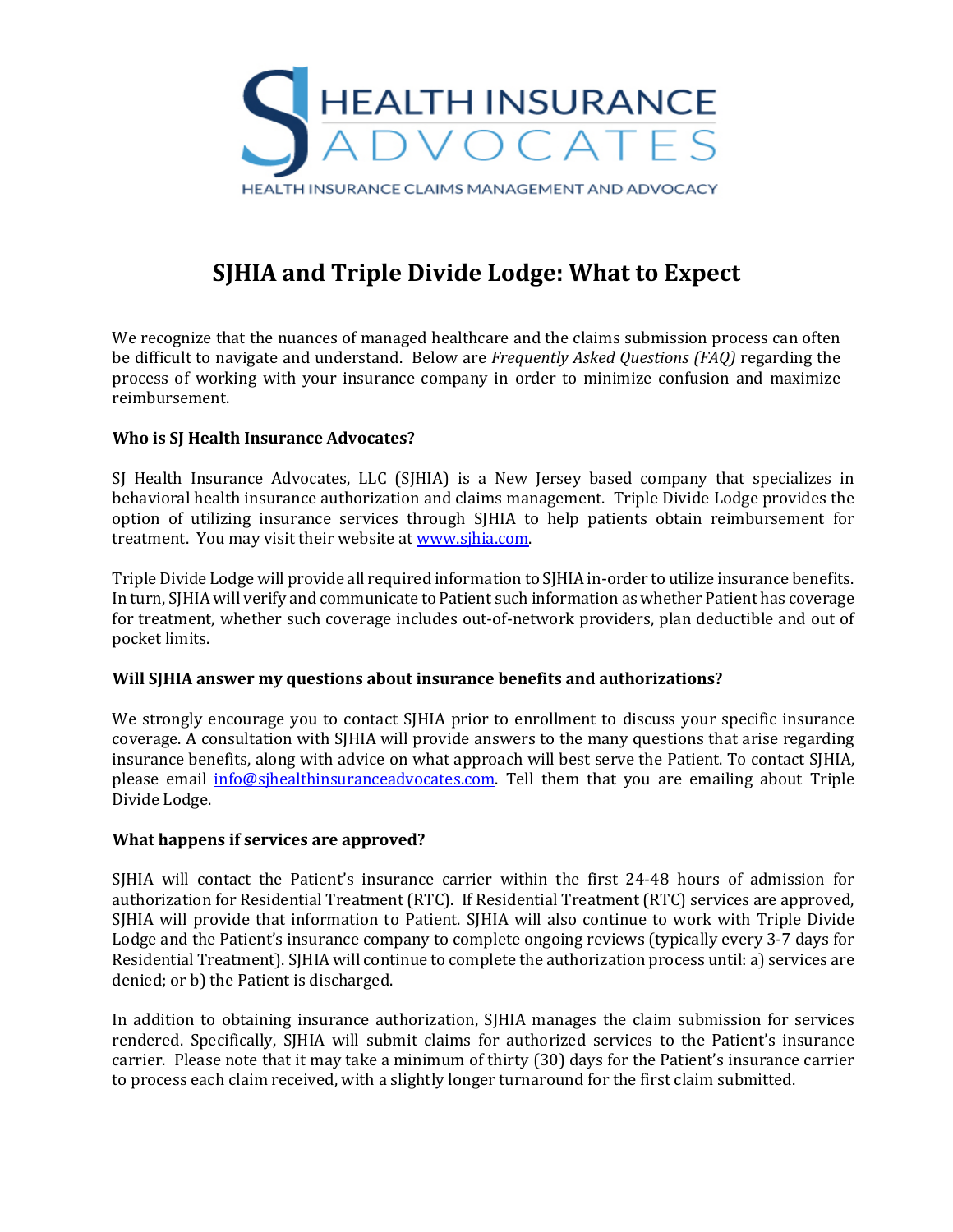

HEALTH INSURANCE CLAIMS MANAGEMENT AND ADVOCACY

## **What happens if services are denied?**

If/when services are denied, SJHIA will complete a Provider appeal, which is called a "doc-to-doc" or "peer review." This process entails SJHIA reviewing information about the Patient with the insurance carrier's doctor to further advocate for authorization of services. At that time, treatment will either be approved and reviews will continue; or treatment will be denied, and no further reviews will take place. SJHIA will communicate with Patient regarding any denial.

## **Will SJHIA continue to appeal for coverage and reimbursement?**

SJHIA will not continue to appeal for services following a denial on a "doc-to-doc" review. If you are interested in discussing your member appeal options, you can feel free to contact SJHIA for additional information or guidance. S[HIA will however submit for the therapeutic portion of treatment with the appropriate approvals in place.

## **When can I expect to receive payment for services?**

Triple Divide Lodge is an out-of-network provider, thus claims often take longer to be processed. As mentioned above, claims can take approximately thirty (30) days to process, with often longer turnaround time for the first set of claims submitted.

It is also important to note that insurance companies can request additional information from SJHIA and Triple Divide Lodge before processing claims. This may include requesting medical records for review. This process may result in a delayed processing time and/or a decision to not pay out the claim. If this is the case, SJHIA will communicate that information to Patient.

## **Is there a way to determine how much money I will receive back if claims are approved?**

SIHIA can provide some guidance around your reimbursement based upon your specific policy and the typical allowed amounts. Please feel free to reach out to SJHIA to discuss your individual case.

## **Is there a fee for services rendered by SJ Health Insurance Advocates?**

Yes, SJHIA charges a 10% contingency fee based on the claim payment. If treatment is not authorized and/or claims do not pay, then there is no fee.